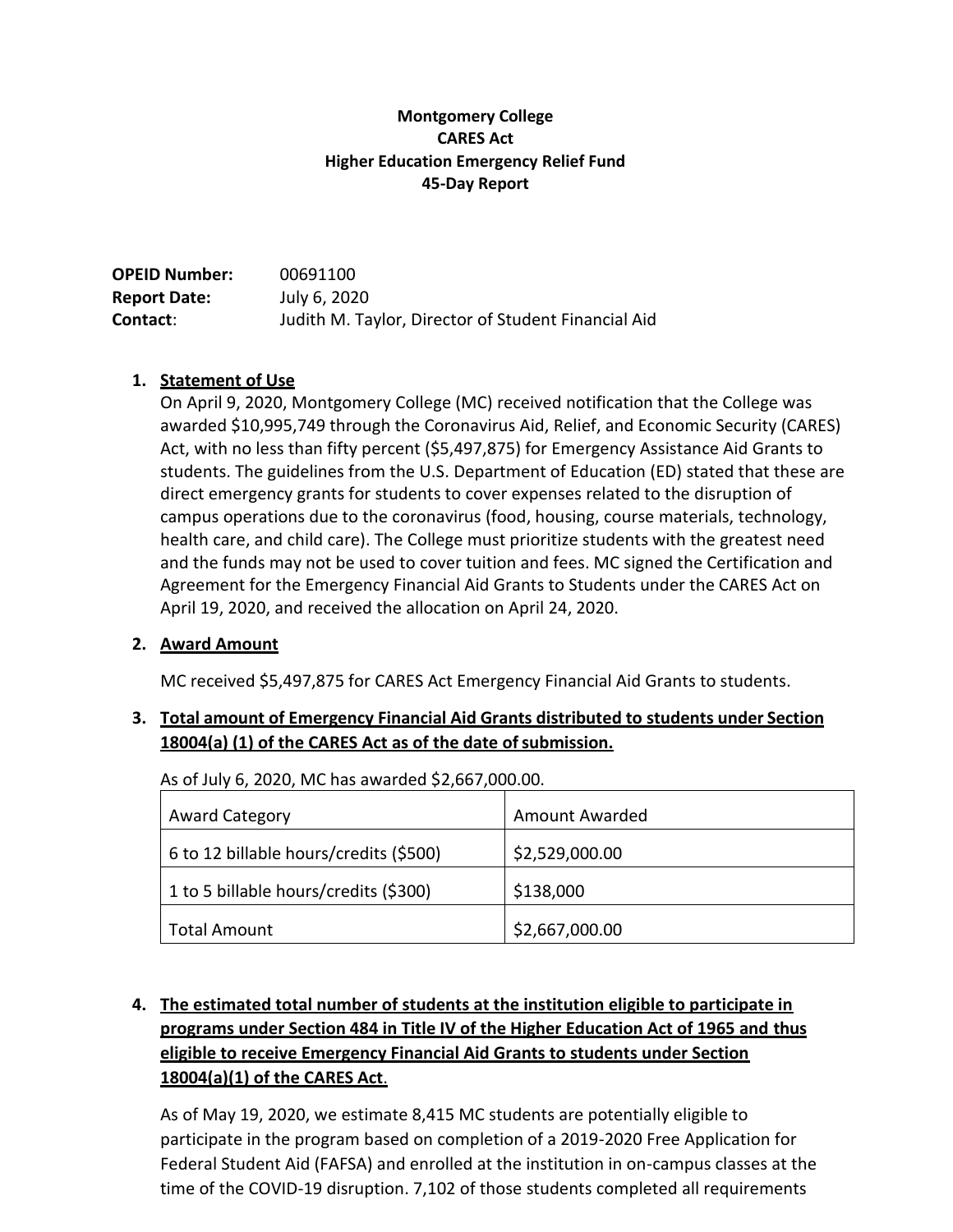for Title IV eligibility. The additional 1,313 completed the FAFSA but have not completed the verification process. There are additional students who may become eligible as they request CARES Act emergency assistance and continue to complete the 2019-2020 and 2020-2021 FAFSA.

**5. The total number of students who have received an Emergency Financial Aid Grant to students under Section 18004(a) (1) of the CARES Act.**

As of July 6. 2020, five thousand five hundred and eighteen (5,518) MC students have received a CARES Act Emergency Assistance Grant.

| <b>Award Category</b>                  | Number of Students Awarded |
|----------------------------------------|----------------------------|
| 6 to 12 billable hours/credits (\$500) | 5,058                      |
| 1 to 5 billable hours/credits (\$300)  | 460                        |
| <b>Total Awards</b>                    | 5,518                      |

## **6. The method(s) used by the institution to determine which students receive Emergency Financial Aid Grants and how much they would receive under Section 18004(a)(1) of the CARES Act.**

In order to provide maximum support based on the funds available, the size of the award is based on the number of credits each student is taking:

- ➢ Students enrolled in: 6 to 12 billable hours/credits: \$500
- ➢ Students enrolled in: 1 to 5 billable hours/credits: \$300
- o **First Phase of Distribution Part 1** Awarded May 5, 2020, disbursed to students May 9, 2020
	- Spring 2020 Pell grant recipients enrolled for spring semester who did not completely withdraw. This is a group of students with documented financial need and Title IV eligibility. The change to remote instruction after March 13, 2020, affected them financially in increased technology costs, utility costs, child care costs, and loss of parent and/or student wages in at least the amounts listed above.
- o **First Phase of Distribution Part 2** Awarded May 21, 2020, disbursed to students May 22, 2020
	- Spring 2020 Subsidized Direct Loan recipients and additional Pell Grant recipients enrolled for spring semester who did not completely withdraw. This is a group of students with documented financial need and Title IV eligibility. The change to remote instruction after March 13, 2020, affected them financially in increased technology costs, utility costs, child care costs, and loss of parent and/or student wages in at least the amounts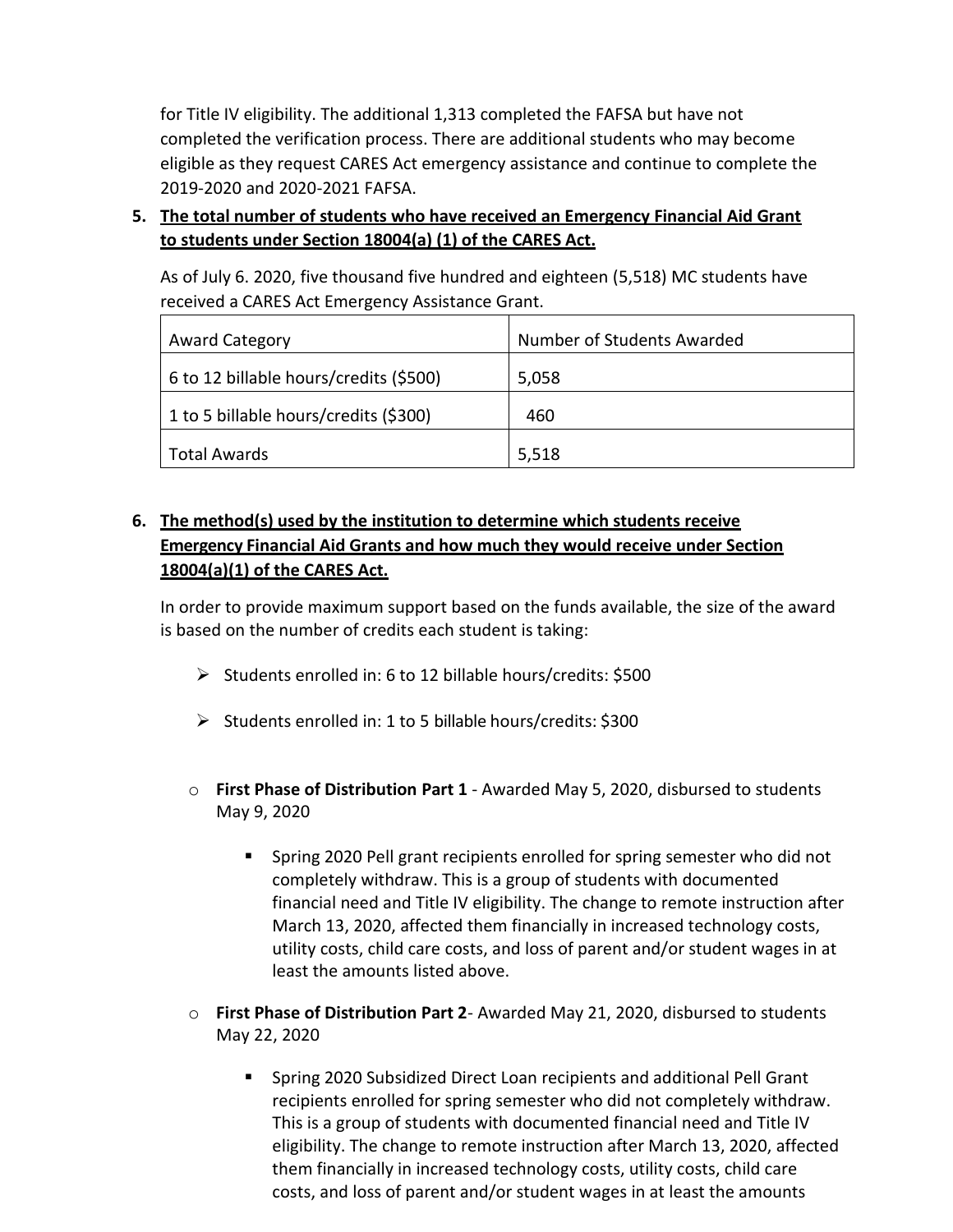listed above.

### o **Second Phase of Distribution**

- On May 8, 2020, an online CARES Act assistance application form became available. MC students can state if COVID-19 disruptions have adversely affected them in one or more of the following areas: loss of income,food, housing, utilities, course materials, technology, health care, and/or child care.
- Students who already completed a FAFSA for 2019-2020 or 2020-2021 and have already documented their Title IV eligibility, but did not already receive an award and maintained enrollment in Spring 2020, along with any students who met the criteria for Phase One and have not received the grant, will be the first priority in this phase.
- As of July 6, 2020, 1,924 CARES Emergency Grant Applications have been received. Applications are being screened based on the criteria in the proposed final rule.

### o **Third Phase of Distribution**

■ Student who complete the online application, withdrew from spring 2020 and begin classes in summer 2020 or fall 2020, and meet all Grant eligibility criteria will be considered in this phase.

### o **Fourth Phase of Distribution**

▪ If funds remain after Phase one through three, we will consider additiona**l**  summer and fall emergency assistance for enrolled students, that can be tied to financial hardships from the coronavirus pandemic and continued disruption of normal campus operations.

### **7. Instructions, directions, or guidance provided by the institution to students concerning the Emergency Financial Aid Grants.**

- o Students who received grants in the first phases received an email notification from the financial aid office about the amount of the grant, what it is for, and why the student is receiving it.
- $\circ$  The college President announced the receipt of the CARES Act funds and the Phase one disbursement of student emergency assistance grants. Communication from the Senior Vice President for Student Affairs introduced the availability of the new online CARES Act Emergency Assistance Grant application, the criteria, and how to apply for a grant.
- $\circ$  The college communications office is assisting with advertising the grant and